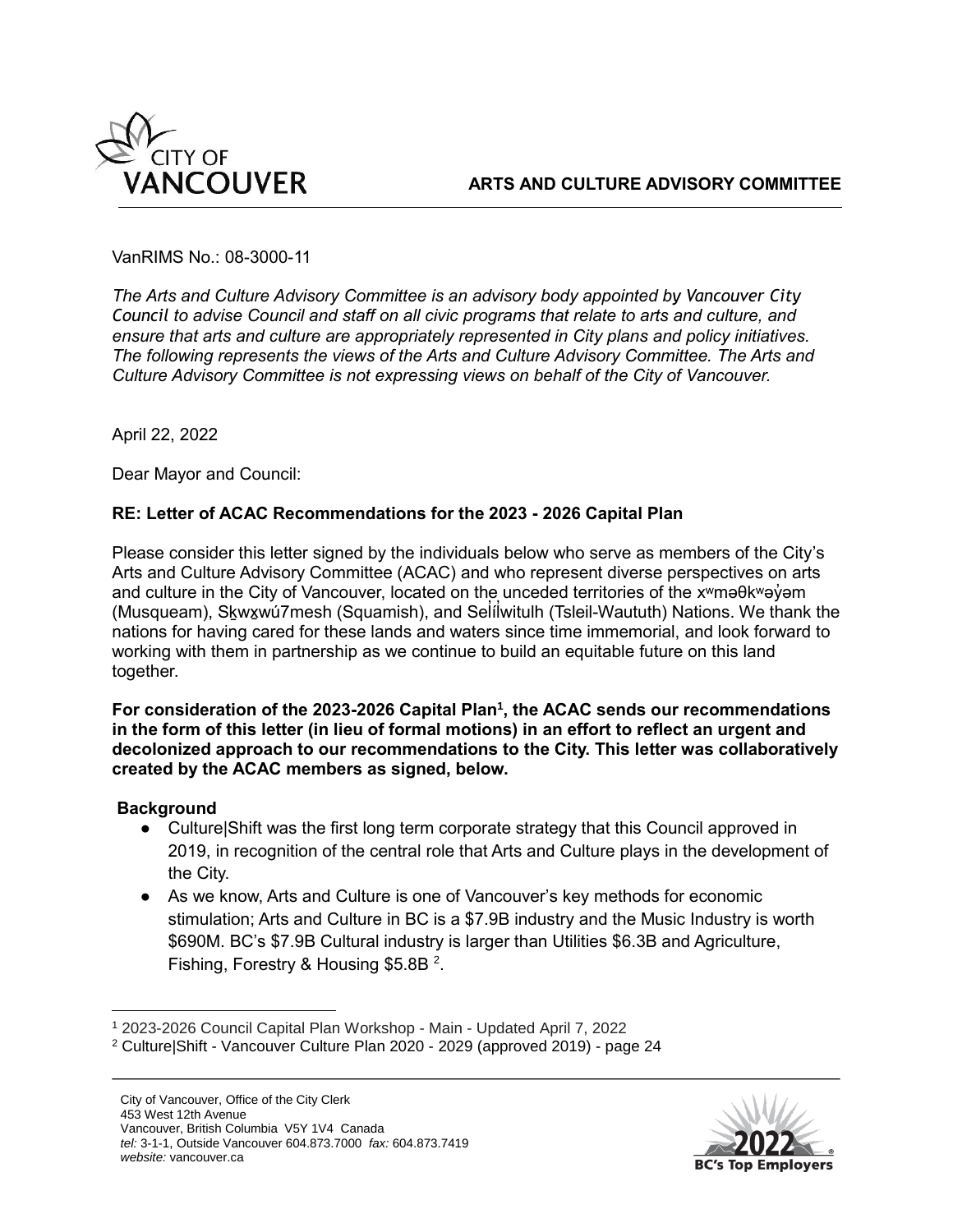- Arts and Culture jobs, services, and products are a massive economic driver for the City of Vancouver and they influence many other products and services. Over 10% of Vancouver's workforce, including artists, are cultural workers $^3$ .
- The COVID crisis has compounded the crisis of affordability that has hammered Vancouver's Arts and Culture organizations over the past 15 years. We continue to lose affordable housing, studio and organizational space.
- The COVID-19 pandemic has resulted in a sharp decrease in revenue and access to resources for the majority of arts and cultural organizations<sup>4</sup>. The Arts and Culture industry continues to struggle with COVID-19's labour impacts with a third of workers "uncertain about their future in the arts" and only 6% of businesses reporting "normal or better revenues than usual"<sup>5</sup>.

# **ACAC RECOMMENDED CONSIDERATIONS & CHANGES TO 2023-2026 CAPITAL PLAN: Chinatown Grants & Partnerships**

In 2018, when the City made its formal apologies to the Chinese community, the Council directed City staff to work with the community and to advance strategic initiatives supporting cultural redress, representation and community relations<sup>6</sup>. Culture|Shift identifies "the development of Chinatown intangible cultural asset mapping and management and UNESCO designation<sup>"7</sup> and acknowledges cultural redress and repairing the harm caused by historical discrimination<sup>8</sup>. We ask Council to honour commitments to Chinatown and Culture|Shift.

The proposed Capital Plan severely undercuts this initiative. Only \$1M or 20% of the needed total of \$5M, for the Chinatown Strategy has been included in the proposed budget. This would seriously limit the capability of the Chinatown Cultural Heritage Assets Management Plan (CHAMP), which will be presented to Council in June, to achieve its goals and waste the millions of dollars and years that have been poured into developing this strategy and neighbourhood.

#### **The ACAC recommends that the 2023-2026 Capital Plan include an additional \$4M, for a total of \$5M needed to support the Chinatown Strategic initiatives, in alignment with Council's previous strategic commitments.**



<sup>3</sup> Making Space for Arts and Culture - Vancouver Cultural Infrastructure Plan (approved 2019) - pg 6

<sup>4</sup> Statistics Canada - [Financial impacts of the pandemic on the culture, arts, entertainment and recreation](https://www150.statcan.gc.ca/n1/pub/45-28-0001/2021001/article/00033-eng.htm)  [industries in 2020](https://www150.statcan.gc.ca/n1/pub/45-28-0001/2021001/article/00033-eng.htm)

<sup>&</sup>lt;sup>5</sup> Canadian Association for the Performing Arts - [COVID Impact Statistics](https://capacoa.ca/en/research/covid-impact-statistics/)

<sup>6</sup> City of Vancouver - [City of Vancouver's Official Apology to the Chinese Community \(issued 2018\)](https://vancouver.ca/files/cov/18-112-06%20chinese-apology-media-english.pdf)

<sup>7</sup> Culture|Shift - Vancouver Culture Plan 2020 - 2029 (approved 2019) - pg 63

<sup>8</sup> Culture|Shift - Vancouver Culture Plan 2020 - 2029 (approved 2019) - pg 83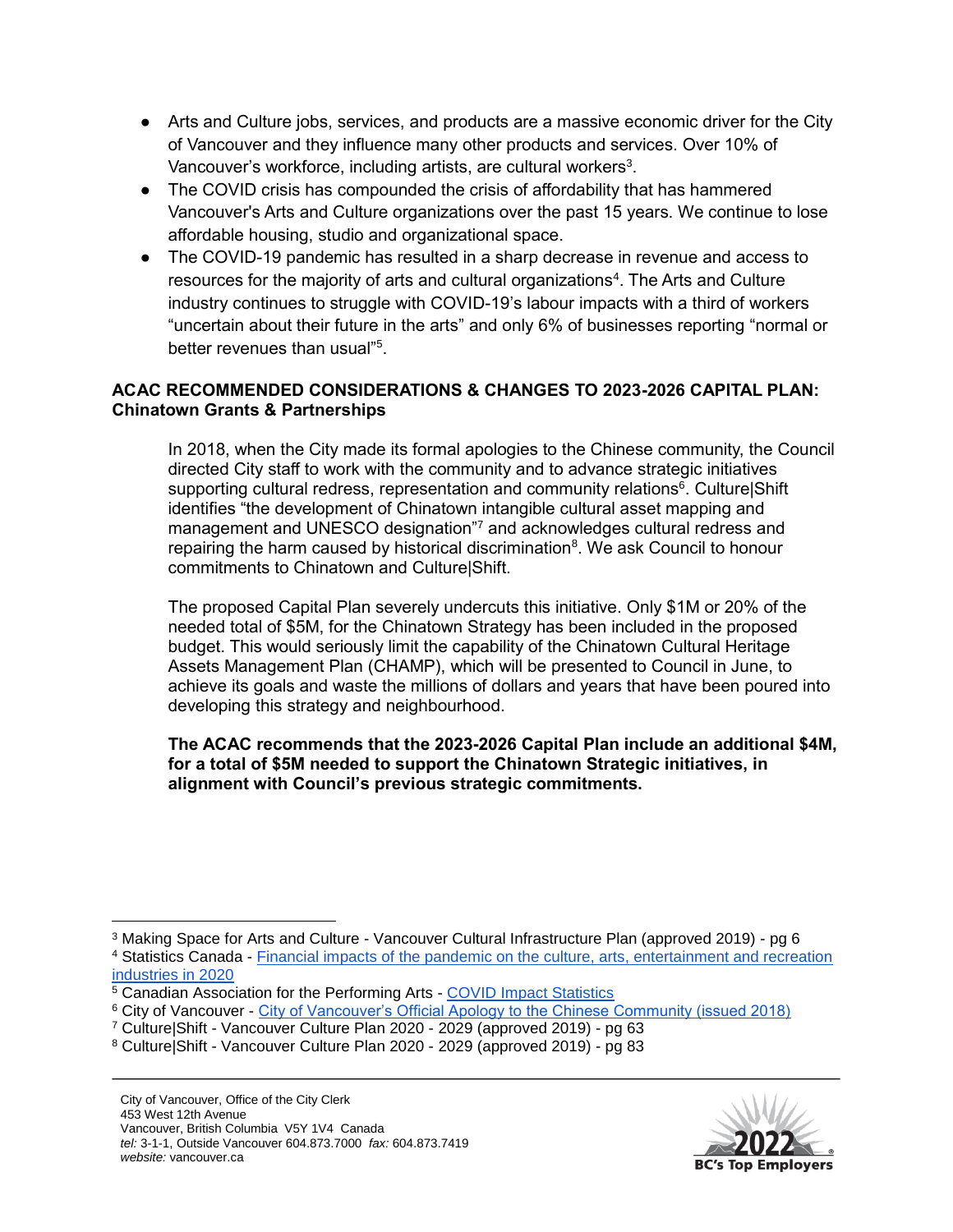## **Vancouver Cultural Spaces Fund & Cultural Land Trust**

The proposed Capital Plan, while attempting to honour previous commitments, fundamentally excludes the future revenue potential and autonomy of many arts organizations by falling short of goals and targets identified by the Cultural Spaces Fund and Cultural Land Trust. In 2019 Council approved a \$4.8M investment which is intended to leverage over \$50M in private, provincial and federal funding<sup>9</sup>. The hope is that by 2025-2026 there will be sufficient funding to launch three community owned cultural space projects with the support of a Cultural Land Trust.

Community owned cultural space projects are tremendously beneficial to the longevity and sustainability of these spaces and actually lower City responsibility for their upkeep and maintenance over time. Several examples were provided in Culture|Shift and Making Space for Arts and Culture of past investments that have paid off ten-fold on their original seed funds. Investments in cultural space in earlier eras by groups like Western Front, Artspeak and grunt gallery have increased the stability of these organizations and continue to give ongoing benefits to the community<sup>10</sup>.

The City has the opportunity to capitalize on community momentum and invest now to support growth and capacity of the sector. The time to act is now as rising real estate costs only make these goals and targets less viable later on.

**The ACAC urges the Council to honour their past commitments and invest now, and recommends that the 2023-2026 Capital plan include \$4M for Vancouver Cultural Spaces Fund & Cultural Land Trust.**

## **Firehall Theatre Renewal and Expansion**

The Firehall Theatre does not meet contemporary building standards for a theatre for working artists. Nor does it meet accessibility standards for audiences, particularly DTES residents whose lives, compared to other areas in the city, include a higher frequency of disability and access needs. Culture|Shift as a plan specifically targets assessing and prioritizing accessibility for civic and cultural spaces<sup>11</sup>.

The Firehall, if not renovated, will be lost. If anything, one of the biggest elements of Culture|Shift is a repeated policy of "no net loss of cultural space" <sup>12</sup>. The Firehall is a well-used, centrally located space that is a hub for many groups including emerging and under-funded artists. This investment will ensure that the arts and culture community, in particular, sustains an affordable and centrally located performing arts space for emerging and less funded artists in the upcoming decades.

#### **The ACAC recommends that the 2023-2026 Capital Plan include the necessary \$11.3M investment for the Expansion/Renewal of the Firehall Theatre,** an important



<sup>9</sup> City Council 2023-2026 Capital Plan Workshop - Service Category Presentations - slide 80

<sup>&</sup>lt;sup>10</sup> Making Space for Arts and Culture - Vancouver Cultural Infrastructure Plan (approved 2019) - pg 34

<sup>11</sup> Culture|Shift - Vancouver Culture Plan 2020 - 2029 (approved 2019) - pg 81

<sup>12</sup> Culture|Shift - Vancouver Culture Plan 2020 - 2029 (approved 2019) - pg 67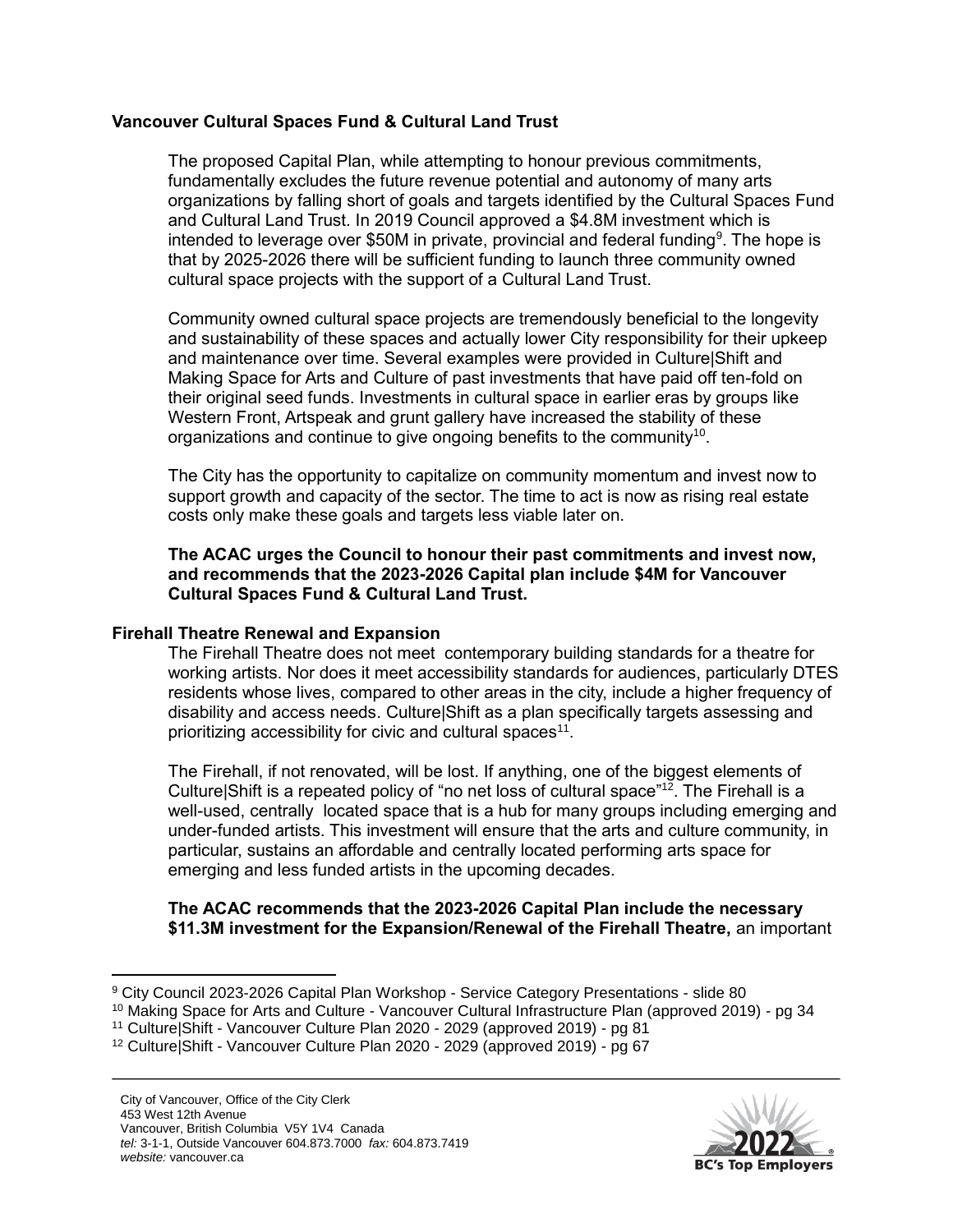cultural asset and landmark in the Downtown Eastside and as part of a strategic investment for affordable performance arts space.

#### **Cultural Infrastructure Grants**

Cultural Infrastructure Grants are essential to secure and renovate space for arts and cultural organizations and develop cultural infrastructure in the city. These investments help stabilize organizations over the mid to long term and ensure spaces remain safe, accessible and available to the city's artists and public. In the wake of COVID-19, Cultural Infrastructure investment is crucial in supporting and sustaining infrastructure, companies, services and jobs that deeply suffered from local health orders and restrictions<sup>13</sup>. Cultural Infrastructure Grants provide critical emergency support for arts and cultural organizations. After witnessing the impact of the pandemic on the community, we know that access to Cultural Infrastructure Critical Assistance emergency support is needed to sustain arts and cultural organizations during dire times<sup>14</sup>.

Once again, Culture|Shift aims for "no net loss of cultural space"<sup>15</sup>. Cultural Infrastructure Grants provide an integral local resource that allow organizations to independently drive the maintenance and improvement of current assets as well as develop new creative spaces in this city. The Capital plan's \$1M shortfall to Cultural Infrastructure investments will result in 30 less grants supporting \$5M in infrastructure improvements, including City owned cultural spaces.

**The ACAC recommends that the 2023-2026 Capital Plan include an additional \$1M, for the necessary total of \$6M for Cultural Infrastructure Grants.**

#### **Final Remarks**

**As representatives of the Arts and Culture Advisory Committee, we strongly recommend that Council re-commit to the goals and priorities originally decided upon in 2019 by directing the above mentioned changes to the proposed 2023-2026 Capital Plan**. While much has changed in our world since that time, it is imperative that City Council understand the long-term social, environmental and economic benefit of meeting Culture|Shift's goals. We hope that the Council will see the potential to grow economic vitality, and honour the City's commitments in advancing goals of reconciliation, equity, diversity and inclusivity, by driving capital investments through Arts and Culture. We broadly support these investments in arts and cultural infrastructure, but wanted to re-emphasize the importance of following the Culture|Shift plan as it provides the best long term road map for decision-making by the City of Vancouver to advance the arts and cultural sector.

This letter was collaboratively created by the ACAC members as signed, below.

Sincerely,



<sup>&</sup>lt;sup>13</sup> Statistics Canada - Financial impacts of the pandemic on the culture, arts, entertainment and recreation [industries in 2020](https://www150.statcan.gc.ca/n1/pub/45-28-0001/2021001/article/00033-eng.htm)

 $\frac{14}{14}$  City Council 2023-2026 Capital Plan Workshop - Service Category Presentations - slide 80

<sup>15</sup> Culture|Shift - Vancouver Culture Plan 2020 - 2029 (approved 2019) - pg 67